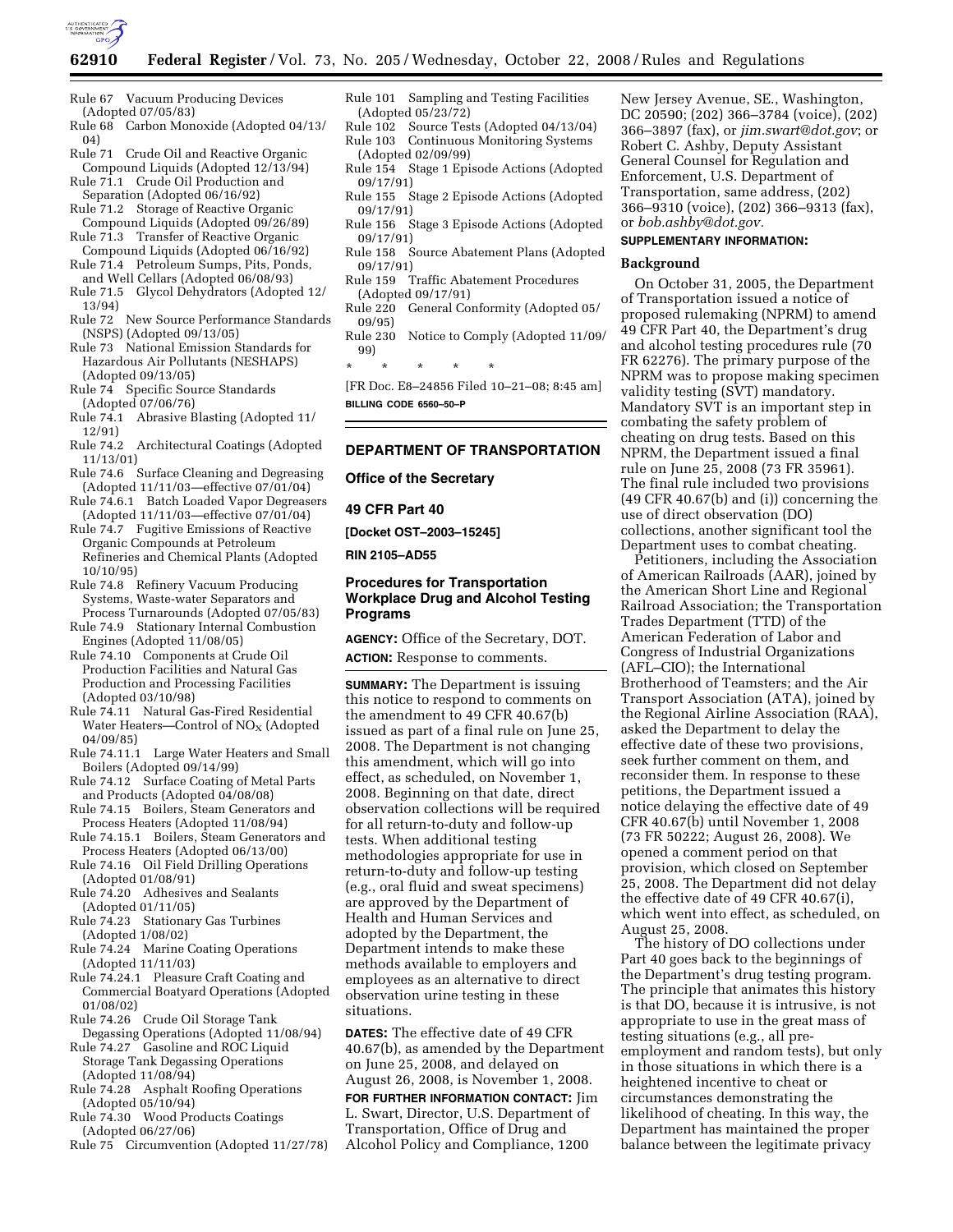expectations of employees and the safety and program integrity interests of the Department. As a result, DO collections constitute only a tiny percentage of the drug collections conducted each year under DOT drug testing rules. DO collections have always required the use of a samegender observer and for the observer to watch the flow of urine from the individual's body into the collection container.

In the December 1, 1989, preamble to Part 40 (54 FR 49854), we said that the limitations on using observed collections in only four circumstances would be maintained despite the fact that some comments requested that the Department allow greater discretion for observed collections. The Department decided that ''existing safeguards in Part 40 are adequate to prevent tampering and that direct observation, because of its increased intrusiveness, should be strictly limited.'' The Department considered that limiting the circumstances that would result in a DO collection is ''one factor in the balance between privacy and safety necessity considered by the courts.''

The preamble went on to say that some commenters specifically opposed direct observation ''as part of follow-up (i.e., post-positive) testing, while other commenters favored this practice.'' We said that the Department ''believes that direct observation may be a useful tool in follow-up testing.'' There was concern expressed about drug use relapses, especially for cocaine. We went on to say, ''An individual who has returned to work after rehabilitation but has suffered such a relapse may have a greater incentive to attempt to beat a follow-up test, because the employer may not provide a second opportunity for rehabilitation.'' Regarding directly observed follow-up testing, the preamble concludes, ''If the employer or EAP [employee assistance program] counselor believes that this may be the case, the opportunity for direct observation should exist.''

Currently, section 40.67(a) requires that employers direct immediate collections under direct observation in three circumstances: (1) When the laboratory reported an invalid specimen (e.g., one that has an interfering substance preventing a normal result but the laboratory cannot identify a specific adulterant) and the Medical Review Officer (MRO) reported that there was not an adequate medical explanation for the result; (2) when the MRO reports to the employer that the original positive, adulterated, or substituted test result had to be cancelled because there was not a split

specimen available for testing; and (3) when the MRO reports a negative-dilute specimen with a creatinine concentration greater than or equal to 2 mg/dL or less than or equal to 5 mg/dL. We added the third provision in 2003 in an interim final rule (68 FR 31624) and revised it in an interim final rule (69 FR 64865). All these situations involve results indicating a heightened risk of cheating or that an attempt to cheat had taken place.

Direct observation is also mandated at collection sites if the collector finds materials brought to the collection site to tamper with a specimen (section  $40.61(f)(5)(i)$ , determines that a specimen is out of temperature range (section 40.65(b)(5)) or detects other evidence indicating an attempt to tamper with a specimen (section 40.65  $(c)(1)$ . These are also situations involving evidence indicating an attempt to cheat. In addition, employers are currently allowed, but not required, to order a directly observed test under section 40.67(b) for return-to-duty and follow-up tests.

We acknowledge that DO collections are, and always have been, controversial. The Department is well aware that they intrude on personal privacy to a greater extent than nonobserved collection methods, and consequently we have limited the use of DO to situations where we believe using this approach is necessary to protect the integrity of the testing process and strengthen the safety objectives of the program. In the December 19, 2000 preamble to a major update to part 40 (65 FR 79462), about observed collections we said, ''Directly observed specimens are controversial because of their greater impact on employee privacy. They can be useful because they reduce the opportunity for tampering. On privacy grounds, some commenters, including unions and some service agents, would prefer not to conduct directly observed collections at all.'' (65 FR at 79489) These commenters opposed adding any situations in which direct observation was authorized or required.

The 2000 preamble went on to say, ''Other commenters said that the benefit of greater protection against specimen tampering warranted direct observation in situations that suggested a heightened risk of tampering.'' (65 FR at 79489) The Department agreed with these commenters. In circumstances that pose a higher risk or greater risk for tampering, ''the interests of the integrity of the testing process, with its safety implications, outweigh the additional privacy impact of the direct observation process.'' (65 FR at 79489–79490)

More recently, there has been a sharply increased emphasis, at the level of national policy, on the problem of cheating and how to deal with it. The Department has been aware for several years of the increasing proliferation of products designed and sold to help workers who use drugs defeat drug tests. As a result we have worked on specimen validity testing rulemaking.

Also, based upon our concerns and those expressed to us by collection site personnel and medical review officers about use of these products, we issued in July 2007 an interpretation outlining additional examples of an employee's failure to cooperate with the testing process that would cause a refusal to test. In that interpretation we said that one refusal to test would be: ''The employee is found to have a device such as a prosthetic appliance—the purpose of which is to interfere with providing an actual urine specimen.'' We also gave instructions to collectors about how to handle this situation.

Not only was the Department working on the specimen validity testing rulemaking between 2005 and 2008, but also the United States Congress was conducting its own inquiries on the issues. During a May 17, 2005 hearing before the Investigations Committee on Energy and Commerce, the Department of Health and Human Services (HHS) provided the following testimony regarding prosthetic devices delivering synthetic or drug-free human urine:

The most cumbersome, yet highly effective, way to beat a urine drug test is to use a physical belt-like device hidden under the clothing which contains a reservoir to unobtrusively hold real human urine from another person that is free from drugs, and deliver that bogus specimen into the collection container through a straw-like tube, or through a prosthetic device that looks like real human anatomy, colormatched. This last described device is heavily marketed for workplace drug testing and criminal justice urine collection situations that require directly observed urine specimens to be provided. Synthetic urine can be used in place of real human drug free urine. [Testimony before the Subcommittee on Oversight and Investigations Committee on Energy and Commerce United States House of Representatives Products Used to Thwart Detection in Drug Testing Programs, Statement of Robert L. Stephenson II, M.P.H., Director, Division of Workplace Programs Center for Substance Abuse Prevention, Substance Abuse and Mental Health Services Administration, U.S. Department of Health and Human Services at pages 4–5].

Also at the 2005 hearing, the United States Government Accountability Office (GAO) testified that:

In summary, we found that products to defraud drug tests are easily obtained. They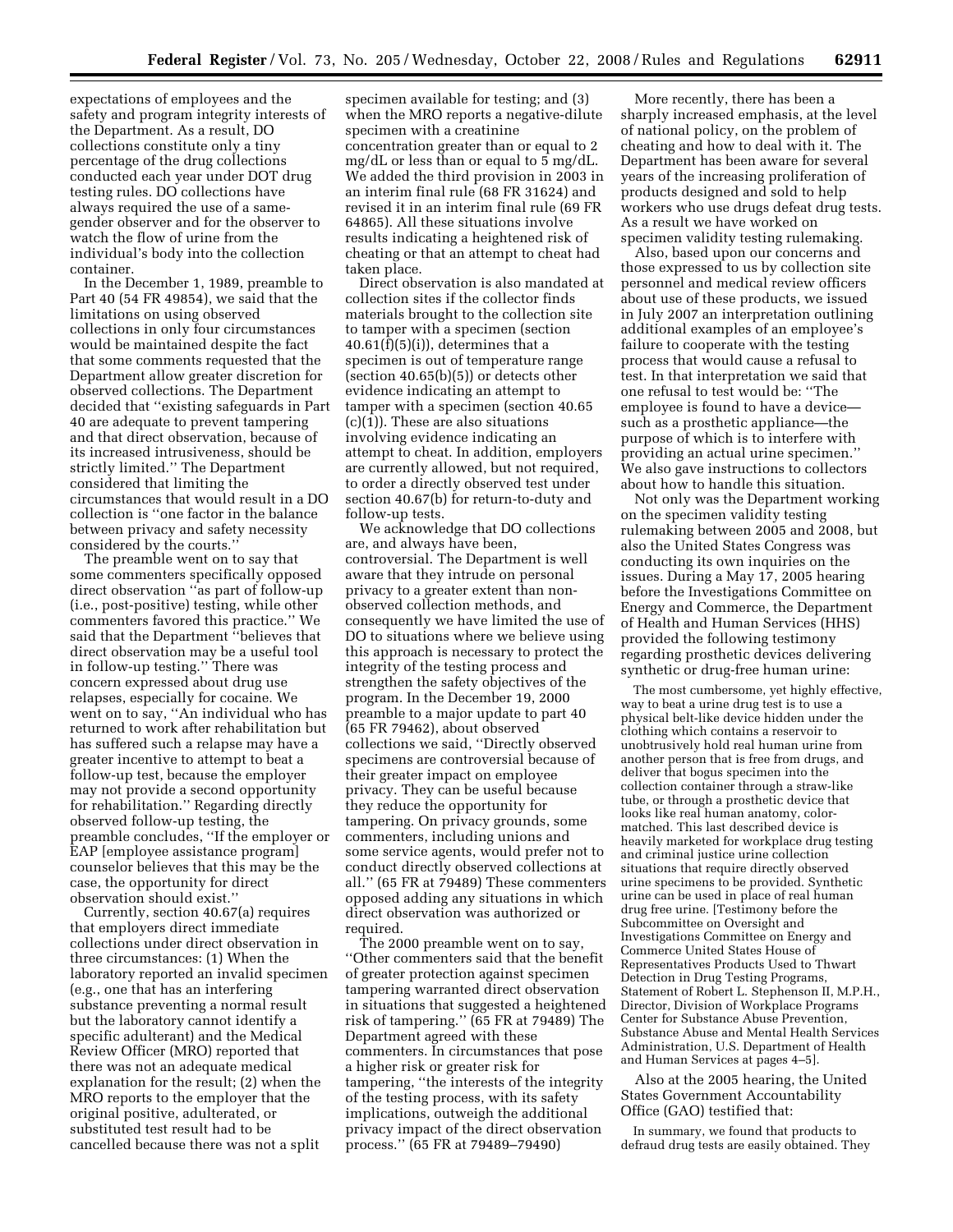are brazenly marketed on Web sites by vendors who boast of periodically reformulating their products so that they will not be detected in the drug test process. In addition to an array of products designed to dilute, cleanse, or substitute urine specimens submitted to testers by drug users, approximately 400 different products are available to adulterate urine samples. The sheer number of these products, and the ease with which they are marketed and distributed through the Internet, present formidable obstacles to the integrity of the drug testing process. [Testimony Statement of Robert J. Cramer, Managing Director, Office of Special Investigations, the United States Government Accountability Office (GAO), before the Chairman, Subcommittee on Oversight and Investigations, Committee on Energy and Commerce, House of Representatives, GAO–05–653T, May 1, 2005].

On November 1, 2007, following media coverage regarding compromised collection integrity and security issues, the Congressional Subcommittee on Transportation and Infrastructure held a hearing on the problem of cheating on DOT-required tests. At the hearing, the GAO testified about the threat to the integrity of the testing program posed by the devices being used to substitute urine in DO collections. In its final report issued in May 2008, the GAO noted that the ease of subverting the testing process was a factor contributing to failures to detect drug use. Specifically, GAO noted that transportation employees ''are successfully adulterating or substituting their urine specimens with products that are widely available and marketed as \* \* \* [ways to beat a test.]'' [GAO Report No. GAO–08–600, Motor Carrier Safety: Improvements to Drug Testing Programs Could Better Identify Illegal Drug Users and Keep them off the Road, May 2008 at pages 2–3.] The GAO further found that ''Several hundred products designed to dilute, cleanse, or substitute urine specimens can be easily obtained.'' [GAO Report No. GAO–08– 600 at page 20.]

In light of the by-now well-recognized availability of substances and devices for substituting or adulterating specimens, the Department's premise for the changes it made to section 40.67 was that taking additional steps to combat cheating on drug tests was appropriate. Such steps are needed to avoid placing the traveling public in danger of workers who try to cheat on their drug tests. Given the greater availability of means to cheat on tests, compared to the late 1980s, the Department took the position in the June 25 final rule that it is appropriate to strike the balance between the Department's interests in safety and

program integrity and employees' interest in privacy at a different point than it did two decades ago.

In the Omnibus Transportation Employee Testing Act of 1991, Congress recognized that, while privacy is a very important value in the drug testing process, it is not an absolute value. The Act directs the Department to ''promote, *to the maximum extent practicable,*  individual privacy in the collection of specimens'' (49 U.S.C. 20140(c)(1), emphasis added). In issuing the June 25 final rule, the Department, took the position that it is no longer ''practicable'' to operate a drug testing program without adding countermeasures to well-publicized cheating techniques and devices.

With respect specifically to the new section 40.67(b), the Department, in the June 25 final rule, said that DO collections would be required for all follow-up and return-to-duty tests. The new requirement, aimed at counteracting cheating in these tests, was included as section 40.67(b). It read, ''As an employer, you must direct a collection under direct observation of an employee if the drug test is a returnto-duty test or a follow-up test.'' Under Part 40 as it existed before this amendment, employers had the discretion to require direct observation in follow-up and return-to-duty tests, but were not mandated to do so. It is significant that employers rarely exercised this important option.

Notably, the November 1, 2007 GAO report indicated that even when collectors followed the appropriate procedures for integrity and security of specimens, the GAO inspectors were able to bring adulterants into the collection sites and successfully adulterate their specimens. These adulterants went undetected during laboratory testing. The GAO report said:

Even in cases where the collector followed DOT protocol and asked our investigator to empty his pockets, our investigators simply hid these products in their pockets and elsewhere in their clothing. Investigators determined that there is information on the Internet about concealing drug-masking products. For example, one Web site noted that ''although most testing sites will require you to remove items from your pockets, it is still possible to sneak in another specimen.''

In the Department's view, this new requirement mandating DO for returnto-duty and follow-up testing was a logical outgrowth of the development of the Department's increasing efforts to deal with the problem of cheating in drug tests. Even though we did not foresee in 1989 the degree to which products designed to beat the drug test

would later become available, the Department was concerned about specimen tampering and about the heightened motivation of those employees returning to safety sensitive positions after positive tests or refusals to tamper with their specimens. That concern has increased in recent years as information about the widespread availability of cheating products has become available.

As a consequence, the Department believed, in adding this provision, that it was important for us to be consistent with the other DO collection provisions, which make DO collections mandatory in circumstances involving heightened motivation for or evidence suggesting attempts to cheat (see sections  $40.61(f)(5)(i); 40.65(b)(5)$  and  $(c)(1);$ 40.67(a)). In all these cases, use of DO is mandatory. If safety necessitates a DO in one of these circumstances, then, the Department believed, safety likewise necessitates DO collections as part of follow-up and return-to-duty tests. The Department was mindful that everyone who has to take a return-to-duty or follow-up test had already violated the rule (e.g., by testing positive or refusing to test), showing that he or she has knowingly chosen to act in a way that presents an increased risk to transportation safety. Such employees will be acutely aware that they must test negative on all return-to-duty and follow-up tests in order to regain or retain their ability to perform safetysensitive functions. These circumstances, the Department believed, present just the sort of heightened incentive for cheating on a test that DO collections are intended to combat.

It was but a modest, incremental step from the current regulation's *authorization* of DO in follow-up and return-to-duty situations to the June 25 final rule's *requirement* for DO in these situations. Consequently, the Department believed that taking this step was timely and appropriate. Nevertheless, the NPRM had not specifically requested comments on this subject, and the Department consequently opened a comment period on this provision and delayed its effective date until November 1, 2008.

In considering all issues regarding drug testing, the Department keeps squarely in mind the vital safety purposes of its program. Recent multifatality transportation accidents in which drug use by safety-sensitive personnel was involved underline the importance of deterring use of illegal drugs by transportation workers. When workers who use drugs believe they can get away with their misconduct by cheating, the deterrent effect of the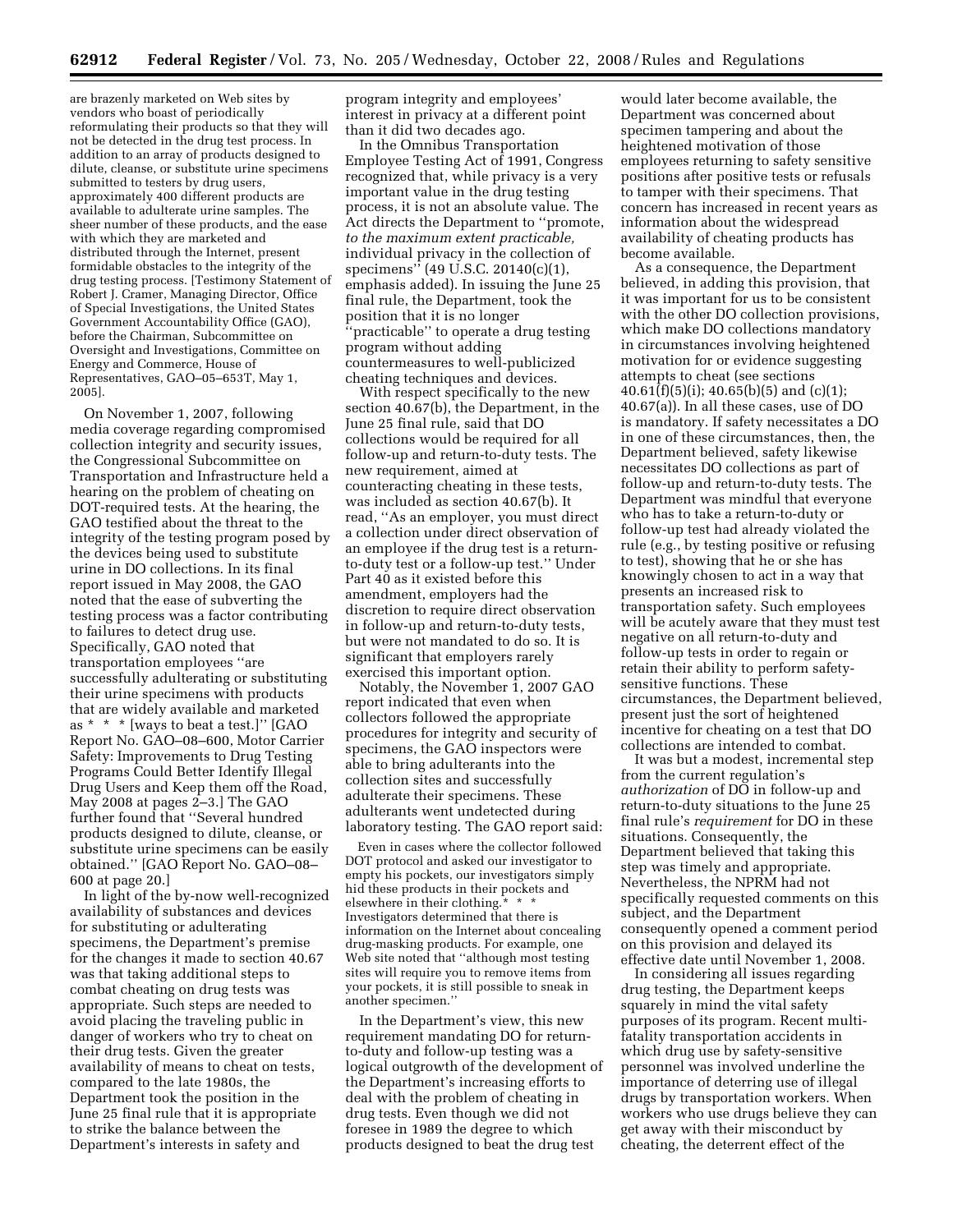Department's rules is undermined. This is detrimental to public safety, and the Department cannot tolerate it.

## **Comments and DOT Responses**

The docket includes 86 comments. The breakdown of comments by source is the following:

Substance Abuse Professionals: 20

Unions or other employee organizations: 17

Collection sites or collection site organizations: 16

Individual employees: 10

Other individuals: 9

Employers or employer organizations: 9 Third-party Administrators: 3 Laboratories: 1

Medical Review Officers: 1

Some union and employer commenters are represented twice in this breakdown (e.g., because the docket includes a petition requesting an opportunity for further comment and an additional comment from the same organization once the docket was opened). Many of the individual comments from employees and others were submitted anonymously.

# *Comments on Direct Observation Procedure (Section 40.67(I))*

The August 26, 2008, notice opening a comment period sought comments only on the provision of section 40.67(b) that would make DO mandatory, rather than optional, in follow-up and returnto-duty testing. The notice specifically said that comments were not sought on the provisions of section 40.67(i). This section, which went into effect August 25, 2006, requires observers in directly observed collections to direct employees to raise and lower clothing and turn around, so that the observer can note any prosthetic or other device that the employee may possess in an attempt to cheat on the test.

Nevertheless, a number of parties did comment on 40.67(i). One union and a comment from two employer organizations said that the Department should have postponed the effective date for this provision and opened a comment period, since in their view the notice of proposed rulemaking leading to the June 25 rule did not provide sufficient notice concerning the provision. Twenty commenters, mostly unions and individual employees, but also including a few collection sites, objected to the idea of the revised observation procedure, saying that it was too great an intrusion on employees' privacy. Many of these commenters also said that there was insufficient evidence that people in transportation industries were actually

using prosthetic and other devices, and that therefore the Department's countermeasure was unnecessary. Two commenters expressed the concern that the rule could create confusion among collectors between cheating devices and medically-necessary prostheses, or devices used as a form of sexual expression, with the result that users of legitimate devices could unfairly be determined to have refused to test. Two Substance Abuse Professionals (SAPs) who commented on the provision and a Third Party Administrator (TPA) supported its inclusion, as a useful measure to counter attempts to cheat.

#### **DOT Response**

Because matters concerning section 40.67(i) are outside the scope of the August 26 notice, these comments are not relevant to the decision the Department is making in this document: whether the provisions of section 40.67(b) should be retained, removed, or modified.

We would note, however, that the basic procedure of body-to-bottle direct observation of certain tests involving a heightened risk of cheating, or evidence of a possible attempt to cheat, has been part of the Department's testing procedure since the program's beginnings in the 1980s. As attempts to cheat even on direct observation tests have become more sophisticated over the years—the Department's 1988–89 testing procedure rules did not need to take prosthetic and other cheating devices into account, in particular—it is important for the Department's procedures to change to accommodate new circumstances. People who believe they can use cheating devices to get away with using illegal drugs while continuing to perform safety-sensitive functions are a threat to public safety.

Some commenters argued that the Department has not provided data on how often prosthetic and other cheating devices are being used, so the Department need not take measures to prevent their use. The anecdotal evidence provided by several commenters to the docket, along with experience the Department has gained through the compliance activities of the DOT Agencies, provides sufficient justification to us that such devices are not only readily available, but are actually being used. The successful use of prosthetic and other cheating devices is, by nature, a matter of stealth. If someone uses such a device, and gets away with it, the drug test result will be a negative test result. Consequently, the cheater's action will never turn up in drug testing statistics. It is illogical to argue that the Department cannot take

action to prevent cheating because successful cheating is absent from the program's statistics.

The Department disagrees with commenters who said that there was insufficient notice of this anti-prosthetic provision in the NPRM. The Department explicitly sought comment in its October 2005 NPRM (70 FR 62281) on whether collectors should check to make sure that employees providing a specimen under DO are not using a prosthetic or other device to cheat on the test (e.g., by having an employee lower his pants and underwear so that the collector or observer could determine whether the employee was using such a device). This notice fully meets the requirement of the Administrative Procedure Act (APA) for a meaningful participation from the public by fairly apprising interested persons of the issues in the rulemaking. While DOT and agencies commonly do publish proposed rule text, there is no statutory requirement in the APA to do so, and doing so is not a mandatory prerequisite to issuing a final rule. A ''description of the subjects and issues involved'' (5 U.S.C. 553(b)(3)) is sufficient. That the notice did provide interested persons a meaningful opportunity to comment on this issue is evidenced by the comments that the Department in fact received.

In the preamble to the Department's final rule based on this NPRM (73 FR 35968), the Department responded to comments on this proposal. This response set forth the Department's rationale for adopting the new provision, found in section 40.67(i), requiring employees to raise and lower their clothing to show the collector or observer that the employee does not possess a prosthetic or other device designed to beat the test.

The Department has fully explained in regulation text, guidelines, and supportive materials that the devices subject to the new procedures would be those expressly designed to interfere with the collection process (*e.g.*, designed to carry ''clean'' urine or urine substitutes into the collection site). Likewise, our guidelines have always had provisions for those employees whose medical conditions require them to provide urine via indwelling catheters or external urine bags.

## *Comments Favoring Mandatory Direct Observation Testing on Return-to-Duty and Follow-Up Tests*

The Department received 29 comments favoring the concept of DO collections in general and/or the mandatory application of DO to followup and return-to-duty testing. The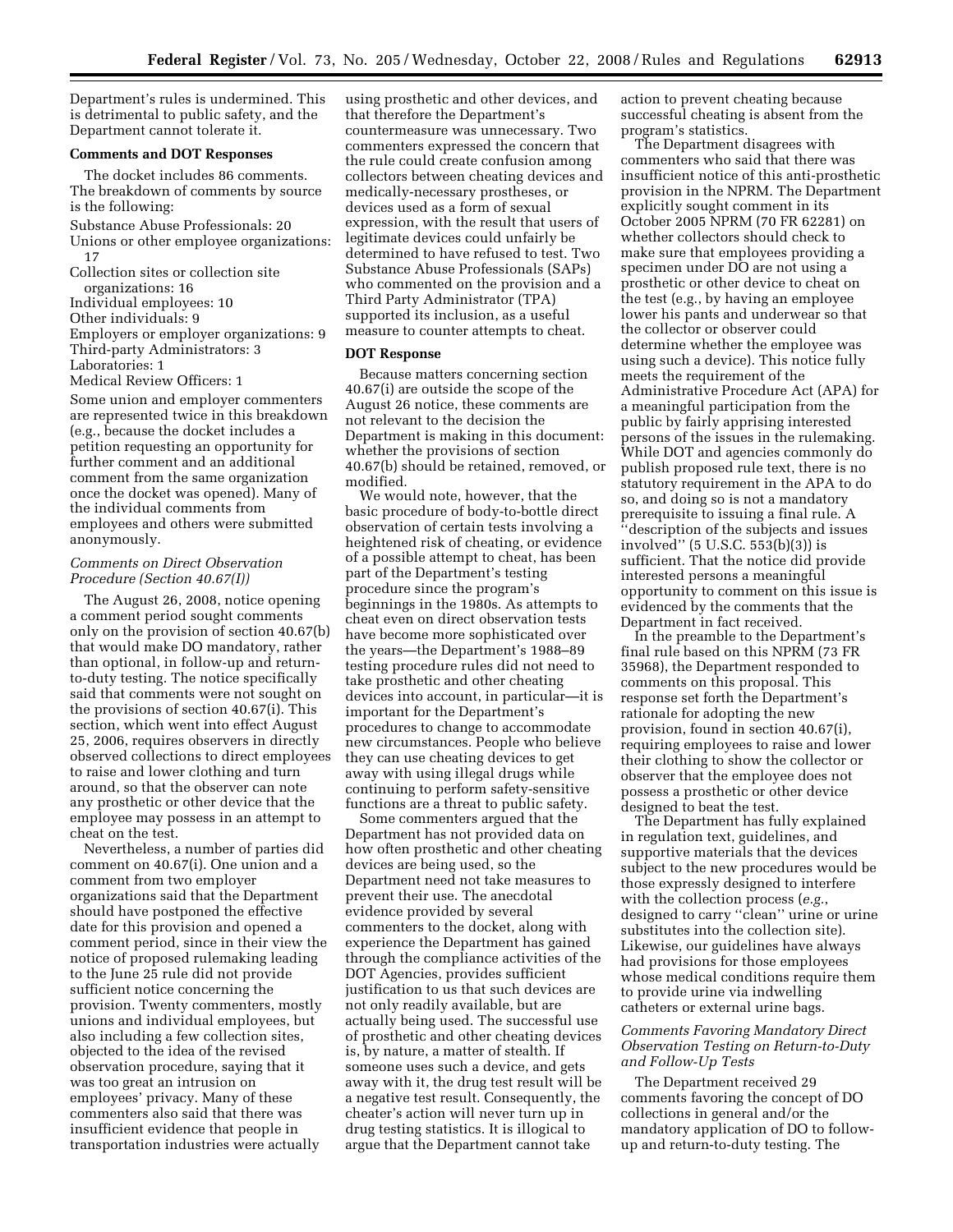majority of these comments were from SAPs, though a few collection sites, a testing industry association, an MRO, an employer, and a few individuals took this view as well. The common theme among these commenters was that conducting direct observations on return-to-duty and follow-up tests is important to safety.

SAP commenters generally said, based on their personal experience of working with individuals who had failed or refused drug tests, that people with addiction or other substance abuse problems had a great deal of difficulty in changing their behavior. They often exhibit denial of their problems and have a powerful drive to cheat in order to continue using the substances to which they are attached while continuing to work. One of the SAPs commented that for an individual who had failed or refused a drug test, being subject to DO and a return-to-duty or follow-up test is a consequence of substance abuse problems and/or a violation of Federal law, and as such was justified. Some commenters pointed to the fact that many treatment programs use direct observations for their own testing during rehabilitation, so many who have undergone treatment would expect direct observations.

A number of SAPs indicated that when they recommended DO, employers responded by saying they would not have employees observed. Some employers were alleged to have stopped using SAPs who made these recommendations. In essence, SAPs said that employers were undermining the entire purpose of having the DO option. For this reason, one SAP recommended that any violation related to an employee's attempt to beat the test by adulteration, substitution, or other refusal should be met with long-term, if not permanent, removal from safety sensitive duties.

The collection site organization that commented noted that DO collections make up a very small number of all DOT tests and can be an effective deterrent against cheating on return-to-duty and follow-up tests. One SAP commented that making DO mandatory in the return-to-duty and follow-up contexts would counteract what he viewed as hesitancy on the part of many employers under the present discretionary rule. This timidity, in his view, has led to a significant amount of cheating on these tests. Finally, some employer associations, while objecting to making DO mandatory for all followup and return-to-duty tests, supported requiring DO when the follow-up and return-to-duty tests resulted from a

refusal to test, as distinct from a positive test.

## **DOT Response**

The Department believes that the expertise of SAPs—the individuals in the drug testing system who most often have first-hand, day-to-day observation of the individuals who violate DOT drug testing rules and the behaviors and motivations of these individuals carries a great deal of weight in this discussion. They are the ''Gatekeepers'' of the return-to-duty process. SAPs have the education, qualifications, and experience that vest them with a significant role in evaluation, treatment, return-to-duty recommendations, and follow-up testing plans of the individuals who have violated Part 40 through their refusals and/or positive test results. Their nearly unanimous view that DO collections, particularly in the context of return-to-duty and followup testing, is a necessary and appropriate response to the predictable behaviors of many violators strongly supports the Department's view that there is a heightened risk of cheating by individuals who are seeking to reclaim or retain the ability to perform safetysensitive work after a violation.

We also agree with SAPs who pointed out that individuals in recovery often need support to help them in their efforts to remain abstinent from drugs. They point out that people with substance abuse problems or who suffer from addiction are prone to having problems dealing with their drug use and in changing their drug use behavior, even after rehabilitation. In short, these employees are prone to relapse into drug use. We agree with SAPs who believe that DO collections would help these employees in their struggle to stop drug use.

We also agree with SAPs comments indicating that drug treatment and education programs require DO collections during their program efforts. Therefore, most employees coming back into the workplace after testing positive or refusing a DOT test would be accustomed to having their collections observed.

Employees who fail or refuse a drug test, and who are offered the opportunity by their employer to return to work, are frequently covered by a ''last chance agreement,'' a ''two strikes and out'' policy that means that a second violation will result in the individual being fired. In the aviation industry, the statutory ''permanent bar'' means that employees who fail a second test will never work in a particular occupation again. Where an individual cannot resist the powerful pull of drug

dependence, and realizes that a positive result can cost him or her a job or even a career, cheating using one of the readily available techniques can prove an attractive option.

We agree with the point that tests requiring DO collections make up only a small percentage of all DOT drug tests, and hence do not affect the vast majority of workers who take and pass DOT drug tests. We want to correct the misunderstanding of some commenters, who appeared to believe that all DOT tests would be directly observed under the new rules. To the contrary, people taking pre-employment, random, reasonable suspicion, and post-accident tests are not subject to DO, unless their actions trigger a suspicion that they are trying to cheat. The only workers who are affected by DO testing are those who by their conduct at the collection site or by the results of their tests have demonstrated that they are willing to endanger public safety through violating Federal law prohibiting illegal drug use. As a joint comment from two employer associations noted, the propensity to avoid accountability for drug use is particularly marked among individuals who refuse to take a drug test.

## *Comments Opposing Mandatory Direct Observation Testing on Return-to-Duty and Follow-Up Tests*

Sixteen commenters, including several unions and a number of individuals, opposed DO in general. They said it was too intrusive, violated employees' privacy, and would work a particular hardship on people who had anxiety disorders that made it difficult for them to urinate when someone was watching. A number of union commenters also said that they believed that expanding the scope of mandatory DO testing to all follow-up and returnto-duty tests would exceed the Department's constitutional authority as outlined in the 1989 Supreme Court case (*Skinner* v. *Railway Labor Executives' Association*, 489 U.S. 602 (1989)) that upheld the constitutionality of Federal Railroad Administration (FRA) drug testing requirements applying to the rail industry. In addition, some of these comments cited the provision of the Omnibus Transportation Employee Testing Act of 1991 directing the Department to ''promote, to the maximum extent practicable, individual privacy in the collection of specimens'' (see 49 U.S.C. 31306(c)(1) and parallel sections).

Three unions suggested that DO testing was not needed for return-toduty and follow-up tests because employees who had tested positive had, in effect, shown themselves to be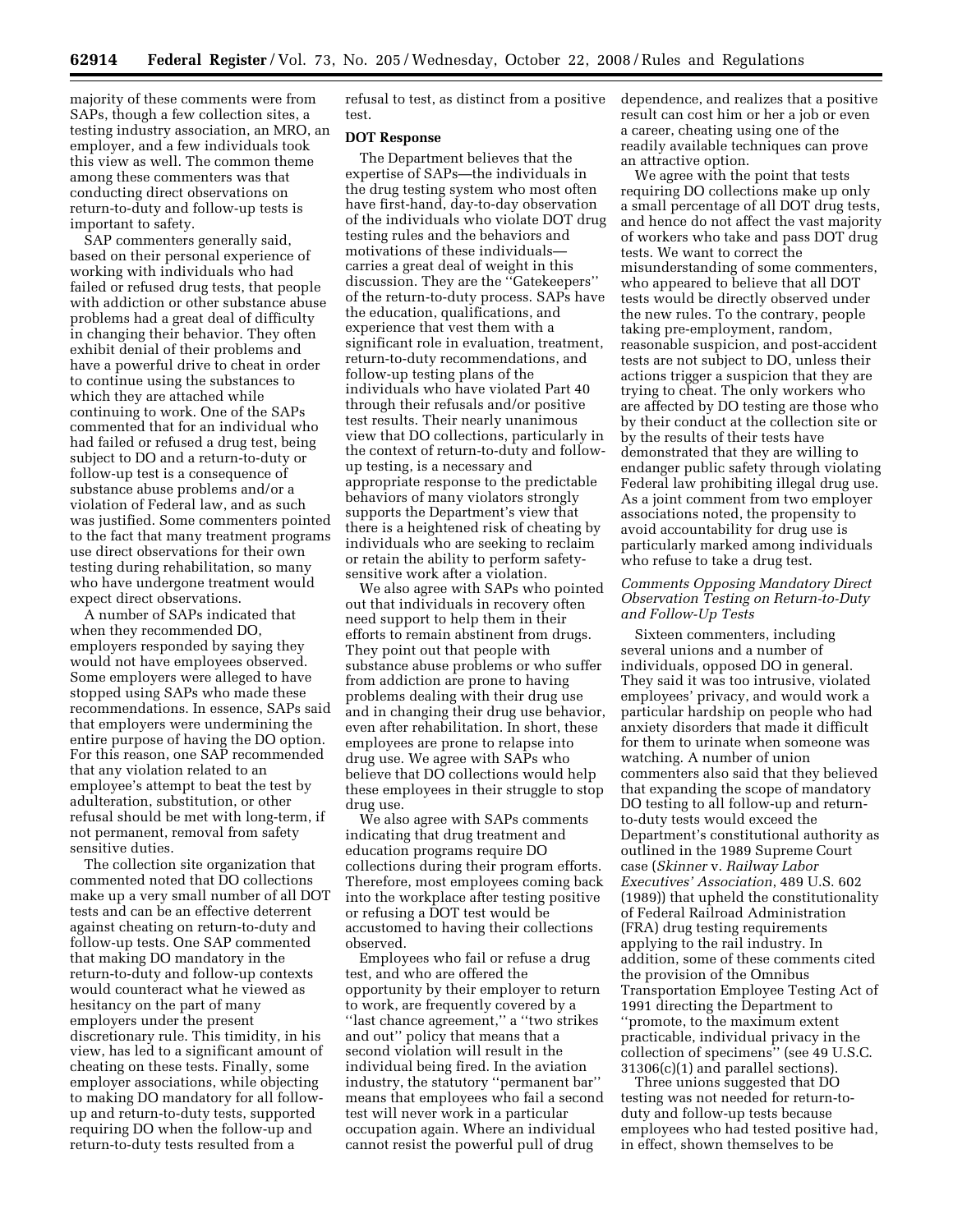willing to submit to testing without cheating. The unions reasoned that these employees were not the sort of people who had the motivation or propensity to cheat on tests. Moreover, one of the unions said, employees it represented must go through a detailed SAP evaluation process as well as vetting by DOT before returning to duty, so are likely to be drug-free.

One of the most frequent comments made by commenters opposing the mandatory use of DO for return-to-duty and follow-up tests was that there was insufficient evidence of the need to take this step. Sixteen comments, mostly from unions and some employer groups, took this view. One union said that the low overall violation rate and the small number of recorded cases of adulteration and substitution showed that DO collections were not needed. In addition, the commenter said, individuals had shown a SAP that they were successfully rehabilitated by the time they got to the follow-up test stage of the process. Four other unions said that there was no evidence demonstrating a higher level of adulterated or substituted tests in the return-to-duty and follow-up contexts, and there was no documentation that transportation employees actually used prosthetic and other cheating devices, or that DOT agency personnel had not seen evidence of cheating.

Eleven commenters, among which were unions, employers or employer associations, and collection sites or TPAs, urged the Department to retain the existing rule that makes the use of DO an employer option in the follow-up and return-to-duty contexts. One union said that DO should not be required for follow-up and return-to-duty tests unless there were specific findings or medical determinations backing the requirement for a given employee. Two other unions suggested that SAPs were in a good position to determine when DO was appropriate for an individual subject to return-to-duty and follow-up tests, and their findings could be a basis for such a decision. Another union suggested that the employer's designated employer representative (DER) could appropriately make this decision. On the other hand, two unions and a collection site operator said that, under existing DOT rules and guidance, DERs had too much discretion to direct that a test be conducted under DO.

Twelve commenters, mostly collection sites, expressed the concern that they would be unable to find enough people to act as observers. The rule requires observers to be the same gender as the employee being tested, they noted, and their experience was

that most or all collection site personnel were women while most employees reporting for testing were men.

Seven commenters said that making DO mandatory in follow-up and returnto-duty testing would significantly increase the total number of DO collections. One employer association said that of the approximately 4000 such tests in its industry, employers found it necessary to use DO only rarely. A large employer said it chose to use DO in only a small number of the approximately 1200 return-to-duty and follow-up tests it administered per year. Another employer association predicted that the number of DO collections would double. A union projected that there would be a dramatic increase in the number of employees subject to DO tests and the number of such tests conducted, if all follow-up and returnto-duty tests are directly observed. Some commenters said that there would be increased costs, since in many cases a second person, other than the collector, would have to be paid to observe the tests. Five commenters, including a TPA, two collection sites, an employer, and an individual, said they feared that mandatory DO in follow-up and returnto-duty testing would lead to a decrease in the availability of collection facilities. Two commenters said that the prospect of additional costs had already persuaded a few collection sites to stop doing DOT testing.

In other comments, a TPA expressed concern that mandatory DO would lead employers to fire people rather than giving them a chance to return to work, because of extra costs of DO testing. A collection site said that only medical personnel should be observers in DO collections, while another collection site organization said that employer representatives should be able to act as observers.

## **DOT Response**

The Department agrees with commenters that DO collections are intrusive. The Department's rule has always recognized that there is a subset of cases in which this intrusion is justified in the interests of program integrity and public safety. When employees' conduct at the collection site shows the likelihood of an attempt to tamper with a specimen, when unexplained invalid test results come back from the laboratory, or when employees test positive or refuse to take a test, the Department's regulations have always recognized that there is a higher risk of cheating and a higher risk to safety. In these situations, the Department's existing rules require or

permit the use of DO testing in order to deter and/or detect attempts to cheat.

The Supreme Court's decision in *Skinner* held that the FRA's postaccident drug testing program for railroad employees was constitutional, notwithstanding the absence of individualized suspicion of drug use by employees subject to testing. A companion case (*National Treasury Employees' Union* v. *Von Raab*, 489 U.S. 656 (1989)) concerning the testing of Federal customs personnel and a subsequent case concerning the Federal Aviation Administration's (FAA) drug testing program (*Bluestein* v. *Skinner*, 908 F.2d 451 (9th Cir., 1990), cert. denied 498 U.S. 1083 (1991)) made similar findings with respect to random testing programs. All of these cases found that Federally mandated drug testing was subject to 4th amendment scrutiny but that the Federal agencies involved had successfully struck a balance between the safety needs of the government and the privacy interests of employees.

The courts in *Skinner* and *Von Raab*  noted that the FRA's testing program avoided additional intrusion into employees' privacy by not using direct observation. Indeed, the FRA and Customs programs, like the current DOT program, did not use DO for all tests, as the Department of Defense program for military personnel does. Nothing in the decisions, however, suggests that the courts would regard any and all use of DO as unconstitutional on its face. In fact, *Bluestein* pertained to the FAA's drug testing program that was subject to 49 CFR Part 40 which, as noted above, has always made use of DO. In determining whether requiring, rather than merely permitting, the use of DO in return-to-duty and follow-up exceeds constitutional bounds, it is reasonable to believe that courts would continue to examine whether the Department had appropriately balanced the government's compelling safety interest with the legitimate privacy interests of employees. [*See Gonzales* v. *Metropolitan Transportation Authority*, 73 Fed. Appx. 986, 2003 WL 22006014 (9th Cir. August 25, 2003) (compelling interest in public safety supports random testing of employees who only very rarely perform safety-sensitive functions).] Given that the precise place where the Department strikes this balance can properly be affected by changes in society, such as the greater prevalence of cheating devices and products now compared to the 1980s, the Department believes it likely that the courts would find that the Department had acted constitutionally.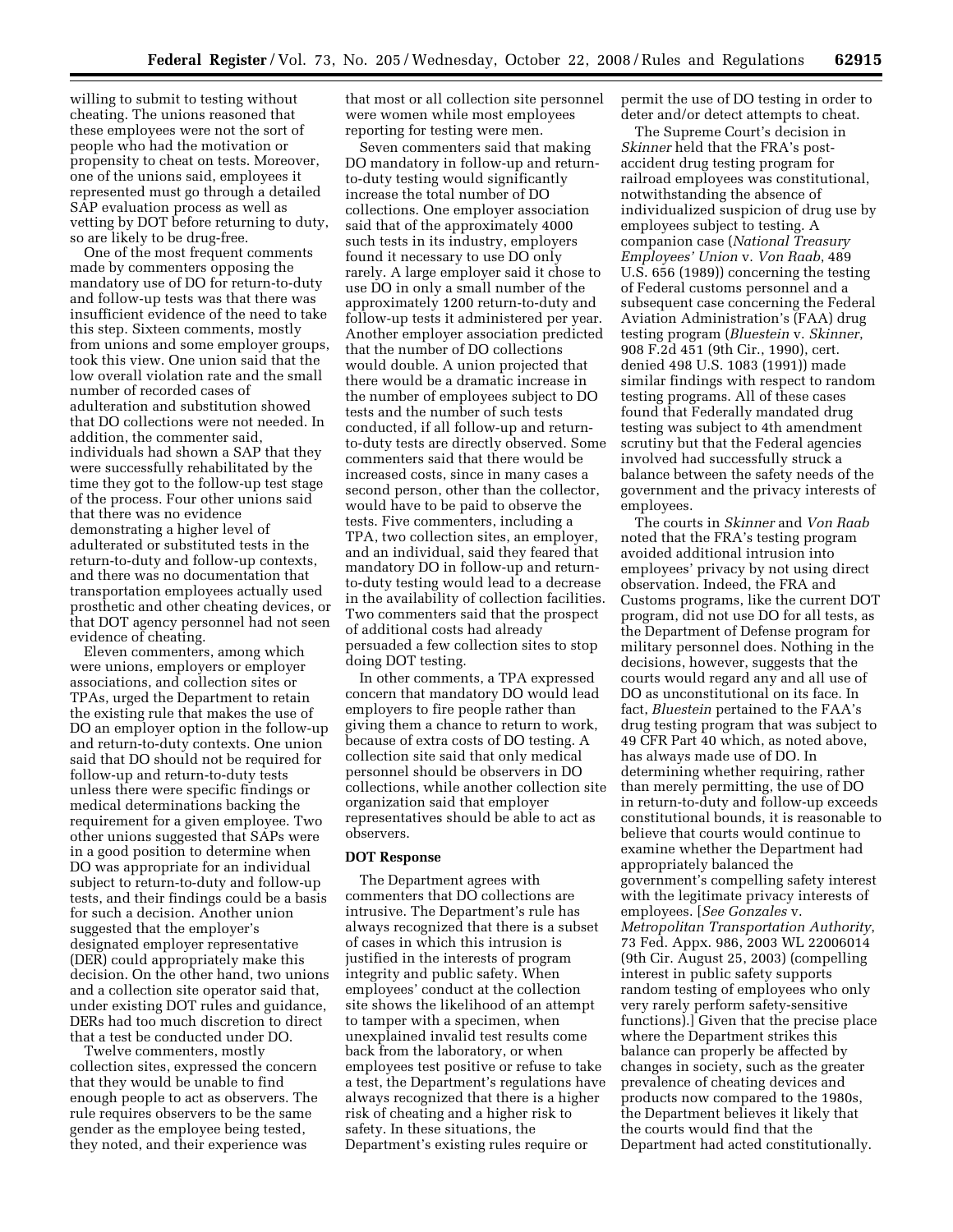The privacy provision in the Omnibus Transportation Employee Testing Act gives discretion to the Department to determine the maximum extent to which the protection of individual privacy in the testing process is practicable. Part 40 has always contained extensive protections for individual privacy in the testing process. However, given the nowwidespread availability and promotion of cheating devices and products, the purpose of which is to allow employees to conceal their illegal drug use while continuing to perform safety-sensitive functions, it is not practicable to turn a blind eye to the damage that cheating on drug tests can have on public safety. In the Department's judgment, it is essential to put into place additional countermeasures to deter and detect cheating, the likelihood of which has increased in the years since Part 40 was first adopted.

The Department gives little weight to the unions' argument that people who have tested positive are unlikely to try to cheat, simply because they either apparently did not cheat while providing a positive specimen the first time around or have been through the SAP process. (This argument does not apply at all to people who have refused a test, since they have already demonstrated their determination to circumvent the testing process.) Employees in safety-sensitive positions who test positive have shown a willingness to knowingly disregard public safety and violate Federal law by using illegal drugs. Employees who know that they have duties that impact public safety and then engage in illegal drug use have, by their actions, demonstrated a lack of integrity that could readily manifest itself in an attempt to cheat on return-to-duty and follow-up tests.

In this context, we note that DOT drug program statistics show that the violation (*i.e.*, positives and refusals to test) rates for return-to-duty and followup tests, in every regulated industry, are higher than the random testing violation rates. While a number of commenters asserted that employees who have previously violated the rules were seen by a SAP, participated in a program, and returned to duty were less likely to be prone to the temptation of continuing to use drugs or of adulterating or substituting their specimen on return-toduty/follow-up tests, the Management Information System (MIS) data submitted by all transportation modes indicates that the violation rate for return-to-duty and follow-up testing is two to four times higher than that of random testing.

This situation is starkly illustrated in the aviation and rail industries, those most frequently represented in comments opposing DO in return-toduty and follow-up testing. This data comes from the Department's MIS reports for 2007:

|          | Random<br>(percent) | Return-to-<br>duty<br>(percent) | Follow-up<br>(percent) |
|----------|---------------------|---------------------------------|------------------------|
| Aviation | .60                 | 2.12                            | 1.86                   |
| Rail     | .52                 | 1.2                             | 1.5                    |

Put another way, the violation rate on return-to-duty tests is almost four times as high as the random violation rate in the aviation industry. The violation rate on follow-up tests is over three times the random violation rate. In the rail industry, the return-to-duty violation rate is over twice the random violation rate, while the follow-up violation rate is nearly three times the random violation rate. In addition, when employees in these two industries tested positive on their follow-up tests, the most prevalent drugs identified were in order—cocaine, marijuana, and amphetamines/methamphetamines.

This information supports SAP commenters' views of the motivation of previous violators to cheat. As SAP commenters pointed out, people who return to illegal drug use and realize that their jobs are at stake have strong motivation to take all necessary steps, including cheating, to avoid another positive result. The motive to cheat exists, widely advertised cheating devices and substances provide the means, and—in the absence of DO collections—current procedures for nonobserved collections provide the opportunity. The Department stands by its view that return-to-duty and followup tests involve a heightened risk of cheating, compared to other testing occasions.

As noted above in the discussion of section 40.67(i), the Department believes it is illogical to conclude that a lack of drug test result data showing use of prosthetic and other devices supports a conclusion that there is no need for DO tests in follow-up and return-to-duty tests. Cheating attempts that evade detection, by definition, are not captured in program statistics. They are likely to be counted as normal negative test results, and not as adulterated or substituted tests. In any case, through experience in inspections, investigations, and during the course of its duties in assisting the public with complying with Part 40, the Department is aware of many instances of cheating. The FAA and the Federal Transit

Administration, for example, have found hidden above ceiling tiles empty urine containers and plastic baggies brought into collection sites. Collectors have reported finding collection containers, baggies, bottles and plastic tubing hidden above ceiling tiles and in trash containers. MROs and collectors have told us about commercial vehicle drivers who used prosthetic cheating devices and accidentally revealed them to physicians and collectors shortly after providing their specimens. There are many more specific instances of cheating that we have become aware of over time.

While this information is anecdotal rather than statistical, it is the Department's view that when wellpublicized and advertised means of cheating exist, and we know these means are being used to thwart our testing program, it is clear that the Department's program is not immune. Thus, it is reasonable for the Department to take steps to deter and detect the use of cheating devices.

At the time the Department initiated its drug testing program in the late 1980s, it was common for unions and other opponents of testing (including those whose challenges to the program were rejected by the courts in cases like *Skinner*, *Bluestein*, and *Von Raab*) to argue that the Department had no basis for its testing program because the Department had not proven by statistics or otherwise that there was really a drug abuse problem in the transportation industries. The Department replied that, when public safety was at stake, the Department could not take the risk of assuming that transportation workers were immune from a society-wide problem. Likewise, the Department cannot, in keeping with its public safety responsibilities, assume that means of cheating made widely available are somehow never used by transportation workers, especially when our experience demonstrates otherwise.

The Department does not intend to depend solely on DO testing to combat the problem of cheating. The June 25 final rule made specimen validity testing (SVT) mandatory for all DOT specimens. The Department has provided additional guidance to collection sites on maintaining the appropriate safeguards against cheating, mailing to over 24,000 collection sites ''DOT's 10 Steps to Collection Site Security and Integrity'' posters. The Department has explicitly supported legislation to strengthen program integrity, such as criminalizing the sale of cheating products and providing DOT agencies with civil penalty authority to sanction collection sites and other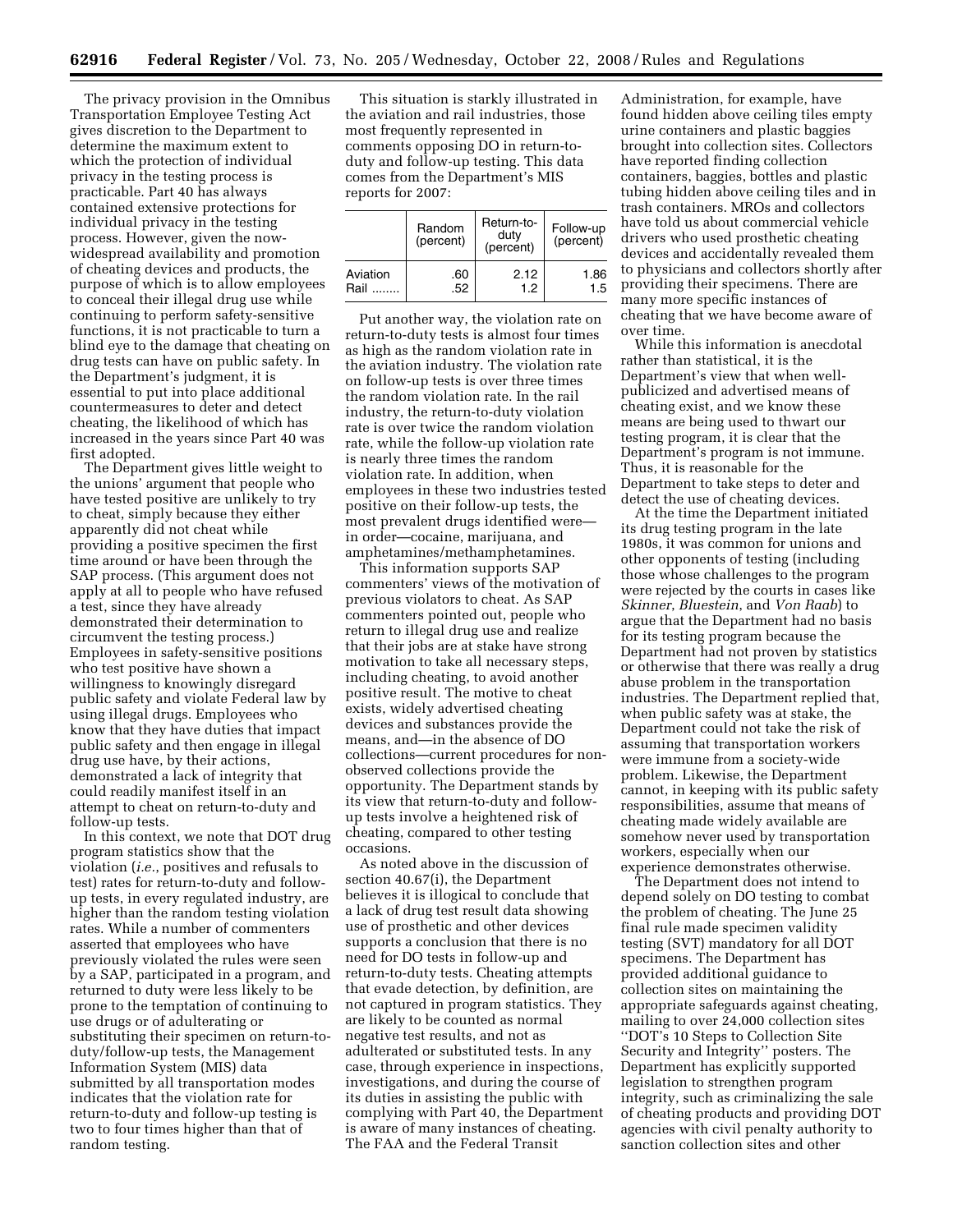service agents who do not carry out the rules properly. While these steps are important, they do not replace DO testing as a means of deterring and detecting cheating at the collection site when there is a heightened risk of cheating.

Some comments said that large employers or groups of employers choose to conduct DO testing on only a few follow-up and return-to-duty tests. The employer option in previous versions of Part 40 was intended to give employers the chance to make careful, case-by-case, determinations of whether DO was appropriate for particular employees undergoing these postviolation tests, using their discretion wisely to protect against cheating that undermines the deterrent effect of the testing program (We note with interest that some union commenters suggested that, under present rules, it would be appropriate for an employer to require DO in follow-up and return-to-duty testing based on the findings of a SAP or a designated employer representative.) To the extent that employers are not taking responsibility for doing so, and are instead using the option to avoid using DO in all or most return-to-duty and follow-up tests (e.g., for reasons of labor-management agreements, fear of upsetting employees, concern about costs), their behavior provides additional reason for the Department to mandate DO for these types of tests.

For almost 20 years, the rules have required same-gender observers for DO collections. This requirement has not changed. If some collection sites are staffed mostly by women at the present time, while employees being tested are mostly men, the evident course of action for these sites to follow would be to hire additional men, at least on an on-call basis, to handle DO duties. Return-toduty and follow-up tests are conducted at a day and time set by the employer, so the employer has ample time to notify the collection site in advance that a same-gender observer will be needed for a DO collection. As a major drug and alcohol testing industry association responsible for training many collectors noted in their docket comment, collectors and collection facilities must have the ability to perform DO collections in order to be in compliance with 49 CFR part 40. Collection sites and employers have had to be ready with same gender observers for two decades.

It should be noted that observers do not need to be trained collectors. They need only be able to carry out basic instructions for the observation process. Being male would be a bona fide

occupational qualification for such a position, such that collection sites could specifically seek men to play this role without running afoul of equal employment opportunity laws because most employees requiring observation are men. We do not believe that people acting as observers need to be medically trained, as they are not performing any specifically medical tasks (even trained collectors do not need to be medical professionals). DOT has produced an instruction sheet about DO procedures and made it available to all collectors and collection sites, as well as collector and MRO training organizations.

The Department also believes that, while there would be some increase in the number of DO tests, the increase would not be as dramatic as some commenters asserted. Therefore, the costs to collection sites and employers would not increase significantly.

One major drug and alcohol testing association specializing in collection activities, in their docket comments, estimated that the Department's new rule would effect less than 2% of employees. Our MIS data for 2006 shows that return-to-duty and follow-up made up 2% of all DOT tests. HHS Data for 2006 indicated that there were approximately 7.5 million tests conducted by HHS certified laboratories, of which we estimate that 7.32 million were DOT tests. That would mean that there could be approximately 146,400 return-to-duty and follow-up DOT tests annually. This figure includes those return-to-duty and follow-up tests already being conducted under DO by employer request.

The Department estimates that there are more than 24,000 collection sites throughout the United States. Even if there had been no DO collections for return-to-duty and follow-up testing, this would average only an increase of 6 DO collections per site per year. This is certainly a manageable number. As one testing industry commenter noted, if a collection site facility is currently required to conduct DO collections at any time to be compliant with part 40, ''it should not matter whether they perform 1000 DO collections or 1020 (2% more).''

The Department recognizes that some collection sites may have to collect more than that, but then there will be others who will collect fewer than the average, just as some employers will be responsible for more than an average number of employees in return-to-duty and follow-up programs and others fewer than average.

The Department believes that a wide variety of factors affect an employer's decision about whether to retain an

employee who has violated the rules, and we consequently doubt that requiring DO in follow-up and return-toduty tests will cause a major shift in employers' decisions about retention. In any case, the Department's interest is in safety, and we have always left personnel decisions to employers.

The Department's experience is that there is a good deal of turnover in the collection site business, as some sites open and others close. Having to perform additional DO tests could lead some sites to leave the business; where there is a market demand for services, others are likely to take their place. Finally, we believe commenters did not correctly understand DOT guidance concerning the rule of employers and DERs in directing collection sites to conduct tests under DO. Employers and their DERs do not have unfettered discretion to direct collectors to use DO; they can only do so where the Department's rules require DO to be used. The Department will review its guidance documents to determine if any further clarification of this point should be made.

## **Use of Alternative Specimens**

Fourteen commenters said that, rather than making DO mandatory in followup and return-to-duty tests, the Department should take other, less intrusive, actions to reduce the likelihood of cheating. One testing industry association, a collection site, an employer, and a few individuals recommended that the Department adopt hair or saliva testing as an alternative to urine testing, believing that these methods were less vulnerable to cheating. Other suggestions included tighter supervision of the collection process and better training of collection personnel and support of anti-cheating legislative proposals in Congress.

## **DOT Response**

The Department is not opposed to the use of alternative, less intrusive, testing methods as a means of accomplishing the safety purposes of the program while preventing individuals from cheating. Under the Omnibus Transportation Employee Testing Act of 1991, however, the Department is authorized to use only testing methods that have been approved by the Department of Health and Human Services (HHS). To date, HHS has not approved any specimen testing except urine. To counteract serious concerns about potential cheating in urine testing, DOT must therefore rely for now on DO collections in the situations spelled out in Part 40; this is the tool we have available at this time to ensure that